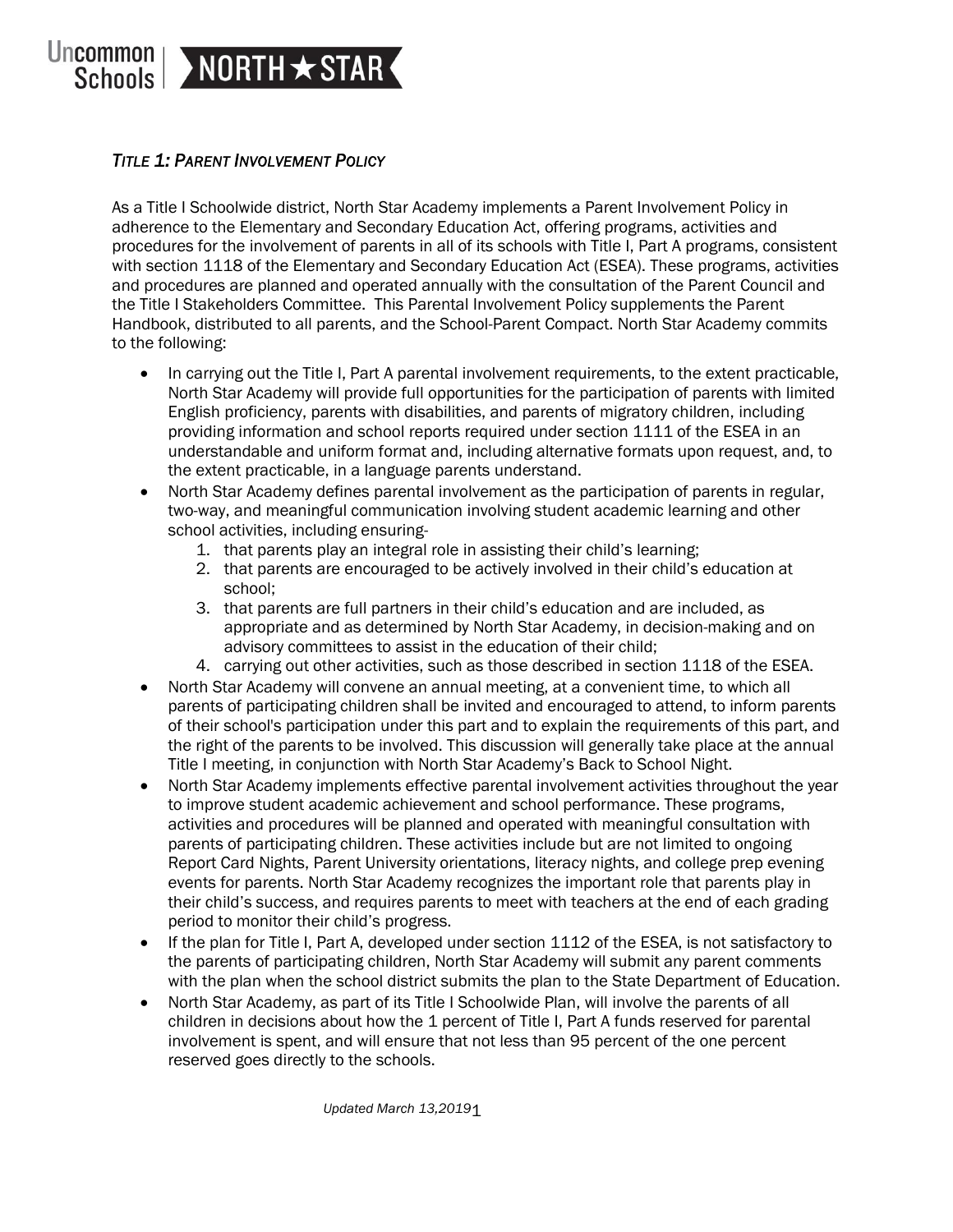### **Uncommon** NORTH \* STAR **Schools**

- North Star Academy will provide the following necessary coordination, technical assistance, and other support to assist Title I schools in planning and implementing effective parental involvement activities to improve student academic achievement and school performance.
- The school district will inform parents and parental organizations of the purpose and existence of the Parental Information and Resource Center in New Jersey.

The school/district will, with the assistance of its Title I schools and parents, educate its teachers, pupil services personnel, principals, and other staff, in how to reach out to, communicate with, and work with parents as equal partners. In the value and utility of contributions of parents, and in how to implement and coordinate parent programs and build ties between parents and schools with the following initiatives.

- MIDDLE SCHOOL WEEKLY INFORMATION FOLDERS: Every week, parents receive a green folder with all announcements, permission slips, a monthly calendar, and a weekly North Star Paycheck that shows how well their child(ren) did behaviorally. These folders are signed and sent back to school as evidence that the parent has received and read the information. Over 95% of the parents report reading the information in their folders on a regular basis.
- SCHOOL-PARENT COMPACT: Parents of North Star students voluntarily sign the School-Parent Compact, pledging their support for and involvement in the educational program for their children.
- PARENTS PICK UP REPORT CARDS AT SCHOOL: All North Star parents pick up their children's report cards at the end of each trimester or quarter during the school year. At that time, all faculty members are available to discuss with parents their children's progress. Parents also attend teacher-scheduled conferences during trimester mid-points, for updates on their children's work.
- PARENTS ATTEND WORKSHOPS TO SUPPORT THEIR WORK AS PARENTS: School-wide events for parents (beyond Parent Council meetings) included high school enrollment meetings, Parent University (for all incoming 5th grade parents), Back to School Nights, Awards Nights and New Student Orientation. The elementary campuses host two mandatory workshops for parents of incoming kindergarteners to help train them on how to help scholars with literacy and mathematics homework at an age when parent help with homework is essential.

Parents are actively involved in the North Star community and are given the opportunity to participate in the joint development of this policy. North Star Academy parents are eligible to participate in parent-elected Parent Council and attend its activities, events, and workshops. Parent Councils meet regularly to organize events and coordinate school fundraisers. Parent Council representatives sit on the Title I Stakeholder committee, which, along with the Board of Trustees, annually develops, reviews, and improves North Star Academy's Title I Schoolwide Plan and Parent Involvement Policy.

North Star Academy will conduct an annual evaluation of its Parent Involvement Policy. At the annual Title I Stakeholder Committee meeting, Parent Council representatives participate actively in this evaluation of parent involvement events, communication, and policies, in addition to the thorough evaluation of North Star Academy's Title I Schoolwide program as a whole.

The evaluation will include identifying barriers to greater participation by parents in parental involvement activities (with particular attention to parents who are economically disadvantaged, are disabled, have limited English proficiency, have limited literacy, or are of any racial or ethnic minority background). The school district will use the findings of the evaluation about its parental involvement policy and activities to design strategies for more effective parental involvement, and to revise if necessary (and with the involvement of parents) its parental involvement policies.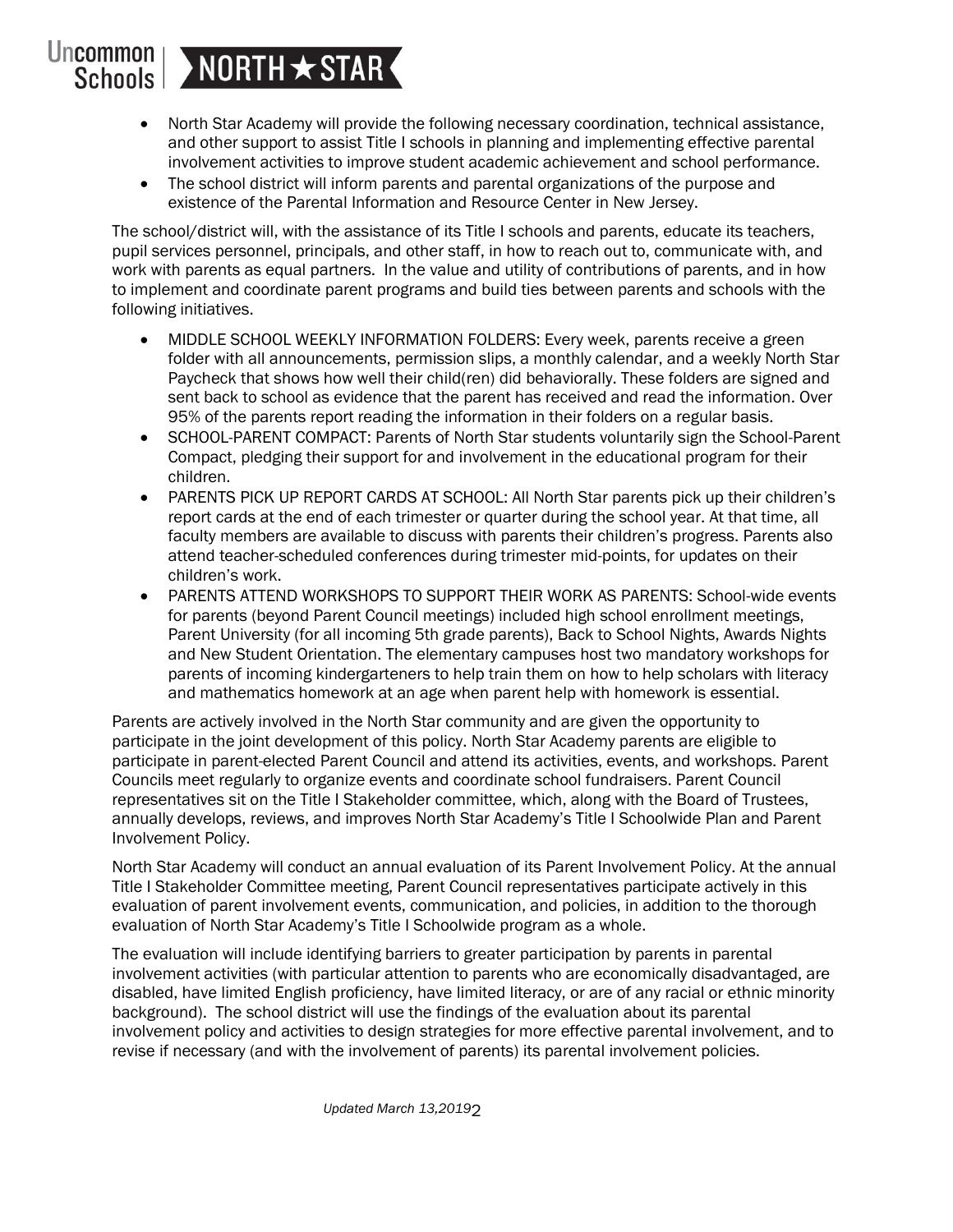### Uncommon NORTH \* STAR Schools

North Star Academy will build the community's capacity for strong parental involvement, in order to ensure effective involvement of parents and to support a partnership among the school, parents, and the community to improve student academic achievement, through the following activities specifically described below:

- A. North Star Academy will provide assistance to parents of children, in understanding topics such as the State's academic content and achievement standards, and the State and local academic assessments including alternate assessments. In addition, North Star Academy will work with parents to help them monitor their child's progress and collaborate with educators to further their child's progress.
- B. North Star Academy will provide materials and training to help parents work with their children to improve their children's academic achievement, such as literacy training, and using technology, as appropriate, to foster parental involvement. This includes the periodic offering of Parent University orientations, as well as college-prep evening events, which are open to all parents.
- C. North Star Academy will educate its teachers, principals and other staff, in how to reach out to, communicate with, and work with parents as equal partners, in the value and utility of contributions of parents, and in how to implement and coordinate parent programs and build ties between parents and schools. These trainings will focus on North Star Academy's ongoing parental involvement events, including Parent University, Report Card Nights, and college-prep evening events.
- D. North Star Academy will ensure that information related at school and parent programs, meetings, and other activities, is shared in an understandable and uniform format, including alternative formats upon request, and, to the extent practicable, in a language the parents can understand.

As a component of the school-level parental involvement policy, North Star Academy handbooks outline how parents, the entire school staff, and students will share the responsibility for improved student academic achievement.

In carrying out the parental involvement policy, North Star Academy, to the extent practicable, shall provide full opportunities for the participation of parents with children with limited English proficiency, parents with children with disabilities, and parents of migratory children, including providing information and school reports required in a format and, to the extent practicable, in a language such parents can understand.

This Title I Parent Involvement Policy supplements the 2019-2020 North Star Academy School-Parent Compact and Parent Handbook, which outline in detail the expectations of North Star Academy parents, and the opportunities for involvement that are offered as part of the Title I Schoolwide Plan.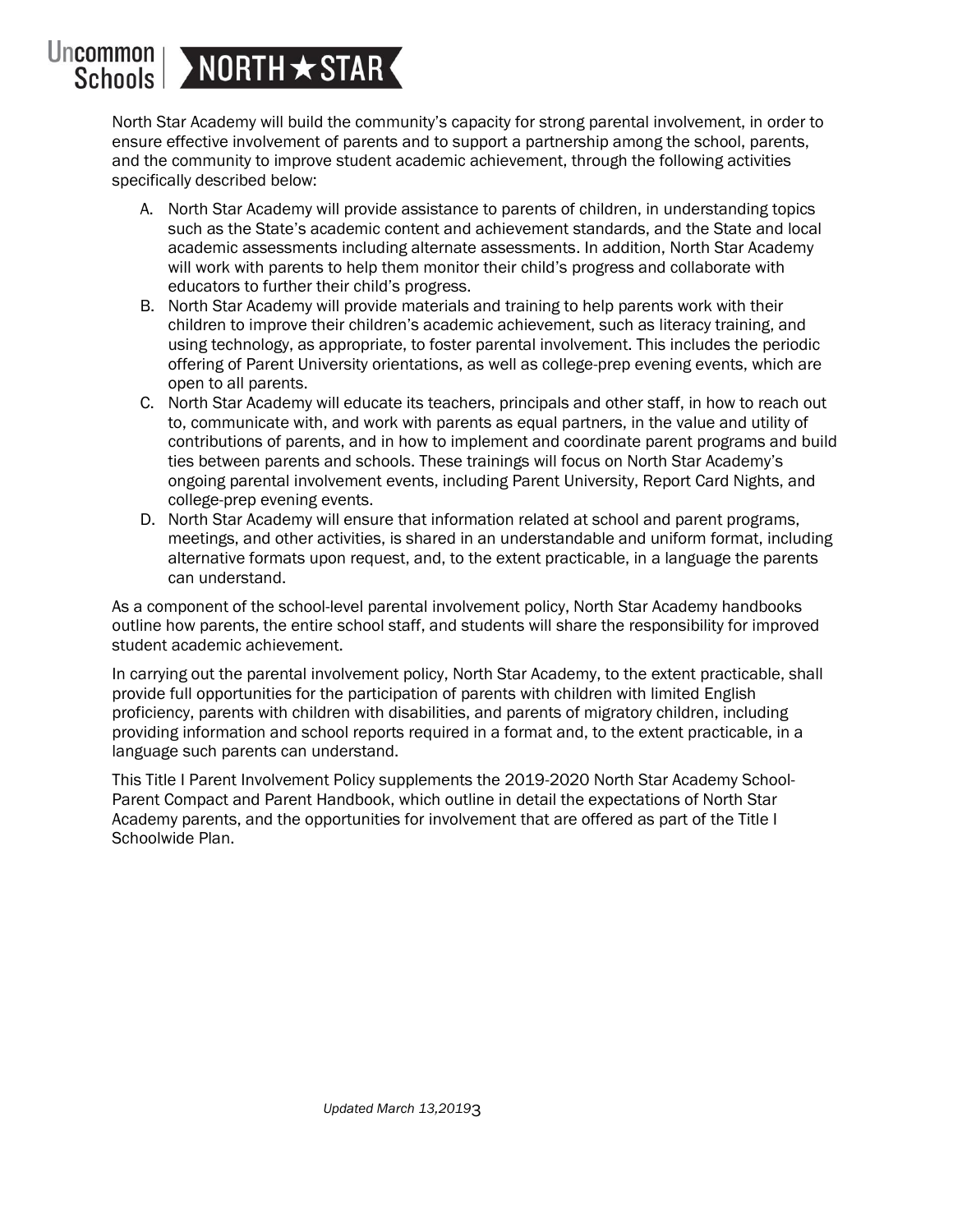#### Uncommon NORTH \* STAR Schools

# SCHOOL-PARENT COMPACT

North Star Academy, and the parents of the students, all of whom participate in its schoolwide activities, services, and programs funded by Title I, Part A of the Elementary and Secondary Education Act (ESEA), agree that this compact outlines how the parents, the entire school staff, and the students will share the responsibility for improved student academic achievement and the means by which the school and parents will build and develop a partnership that will help children achieve the State's high standards.

This school-parent compact is in effect during school year 2019-2020.

### School Responsibilities

North Star Academy will:

- 1. Provide high-quality curriculum and instruction in a supportive and effective learning environment that enables the participating children to meet the State's student academic achievement standards as follows:
	- North Star Academy works on a longer school day and a longer school year. Instead of the normal 180 days, North Star operates from late August through June, with a day that begins at 7:30 am with the first dismissal at 3:30 pm.
	- All North Star students receive maximum amount of instruction time focused on college readiness. Each student will receive extended Math and ELA instruction (at least 70 minutes per day and 120 minutes per day, respectively, depending on grade level) year-round in addition to instruction in other core subjects such as Science and Social Studies
	- Structure and routine are the basis for strong learning environments. In knowing this, North Star Academy has created classroom structures that are universal to all classes despite grade or subject, such as beginning each class with a "Do Now" activity, and employing oral drills regularly.
	- North Star's curricula are aligned to the New Jersey Core Curriculum Content Standards, the North Star Standards, the North Star Assessments, the TerraNova Skills Test, as well as the New Jersey Assessment of Skills and Knowledge (NJ ASK). In all of these ways, we are getting each child ready to succeed in a collegepreparatory environment.
- 2. Hold parent-teacher conferences during which this compact will be discussed as it relates to the individual child's achievement. Specifically, those conferences will be held in conjunction with Report Card Nights following each grading period.
- 3. Provide parents with frequent reports on their children's progress. After each grading period, parents are required to attend a Report Card Night in order to receive their child's report card. During these times, parents and guardians must attend a twenty minute conference with their child's teachers to discuss their progress. It is mandatory that parents attend their child's report card conference.
- 4. Provide parents reasonable access to staff. Staff are more than willing to meet with parents to discuss issues at the parent's request. Parents seeking to set up a meeting should call the main office and leave a message for the teacher, or they should call the teacher directly.
- 5. Provide parents opportunities to volunteer and to observe classroom activities. Parent visitors must check in with the Main Office if they wish to visit a class. Parents are welcome

*Updated March 13,2019*4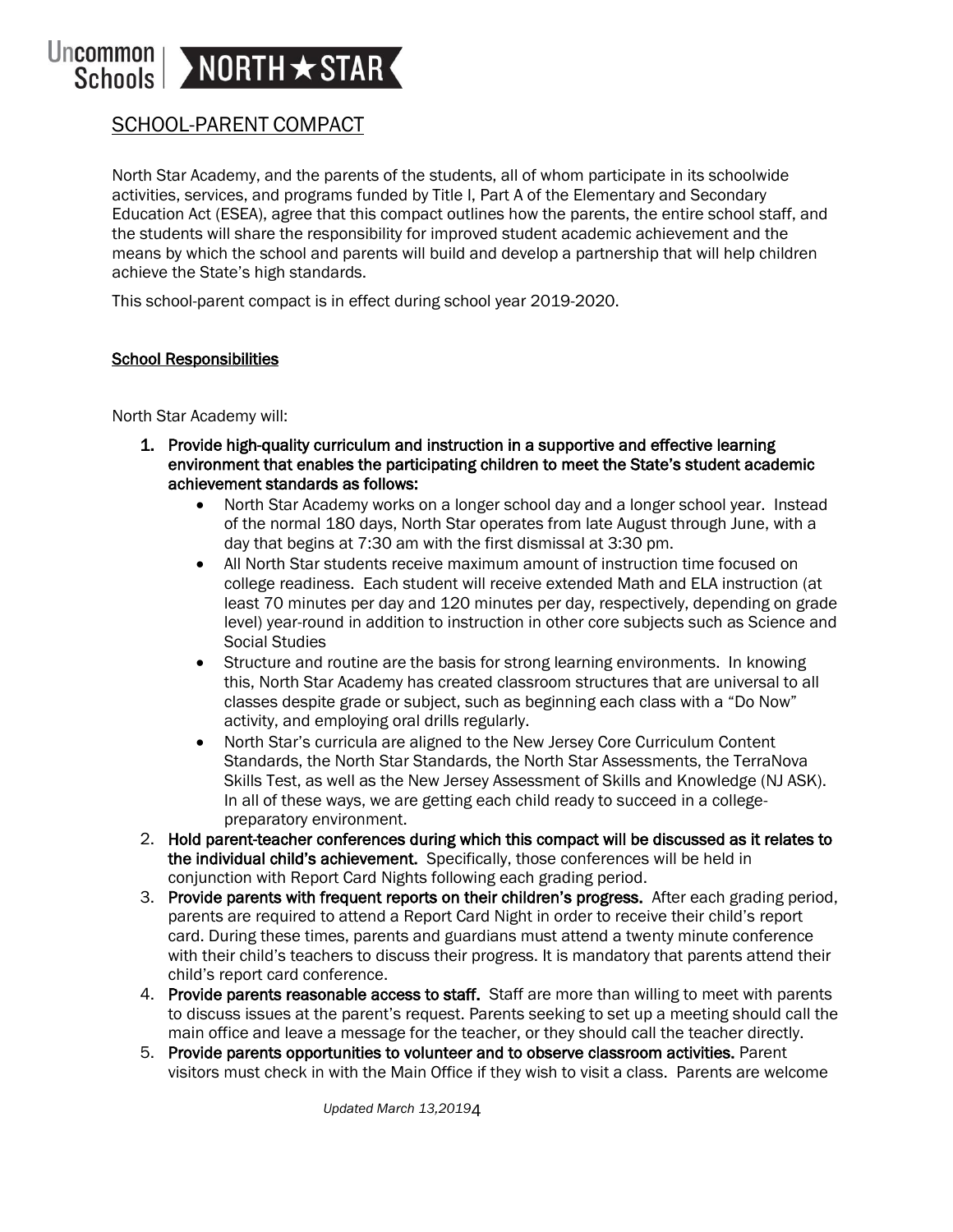# Uncommon | > NORTH  $\star$  STAR

to observe classes at any time provided it is approved by a school leader; however, we ask that parents do not interrupt instruction during this time. Any and all visitors must display a visitor's pass on their clothes at all times.

## Parent Responsibilities

### We, as parents, will support our children's learning in the following ways:

- Attend North Star Parent Orientations, where the school leaders will review the Parent Handbook
- Reinforce North Star's Code of Conduct and STARS behaviors at home.
- Attend mandatory workshops that will focus on math and/or literacy, and/or attend mandatory Parent University (dependent on child's grade level).
- Read with our child (or encourage them to read independently) for at least 20 minutes every day, including weekends.
- Make sure our child completes the nightly Life's Work (homework), sign the Life's Work (homework) folder, and return it daily.
- Attend all mandatory report card conferences to pick up our child's report card each grading period and meet with our child's teacher at the scheduled date and time.
- Actively participate in school-wide fundraisers and school-wide performances, as planned by each campus based on grade level.
- Effectively communicate with our child's teacher by responding to letters or phone calls within 24 hours of receiving the letter or phone call.

North Star Parents, while not required, are asked to support their child's learning in the following ways:

- Establish a daily routine for our child.
- Provide a quiet space for our child to study.
- Provide positive reinforcement of student progress and success.
- Provide a library of books and/or frequent trips to the library and/or book stores.
- Discuss academics and student work among family members.
- Help our child take responsibility for his/her actions. Stress the importance of telling the truth. Remind our child that no one is perfect and everyone makes mistakes.
- Check with our child's teacher for actual facts regarding a problem. A student may alter a situation to appear more innocent.
- Chaperone field trips and volunteer at the school.
- Support other North Star families.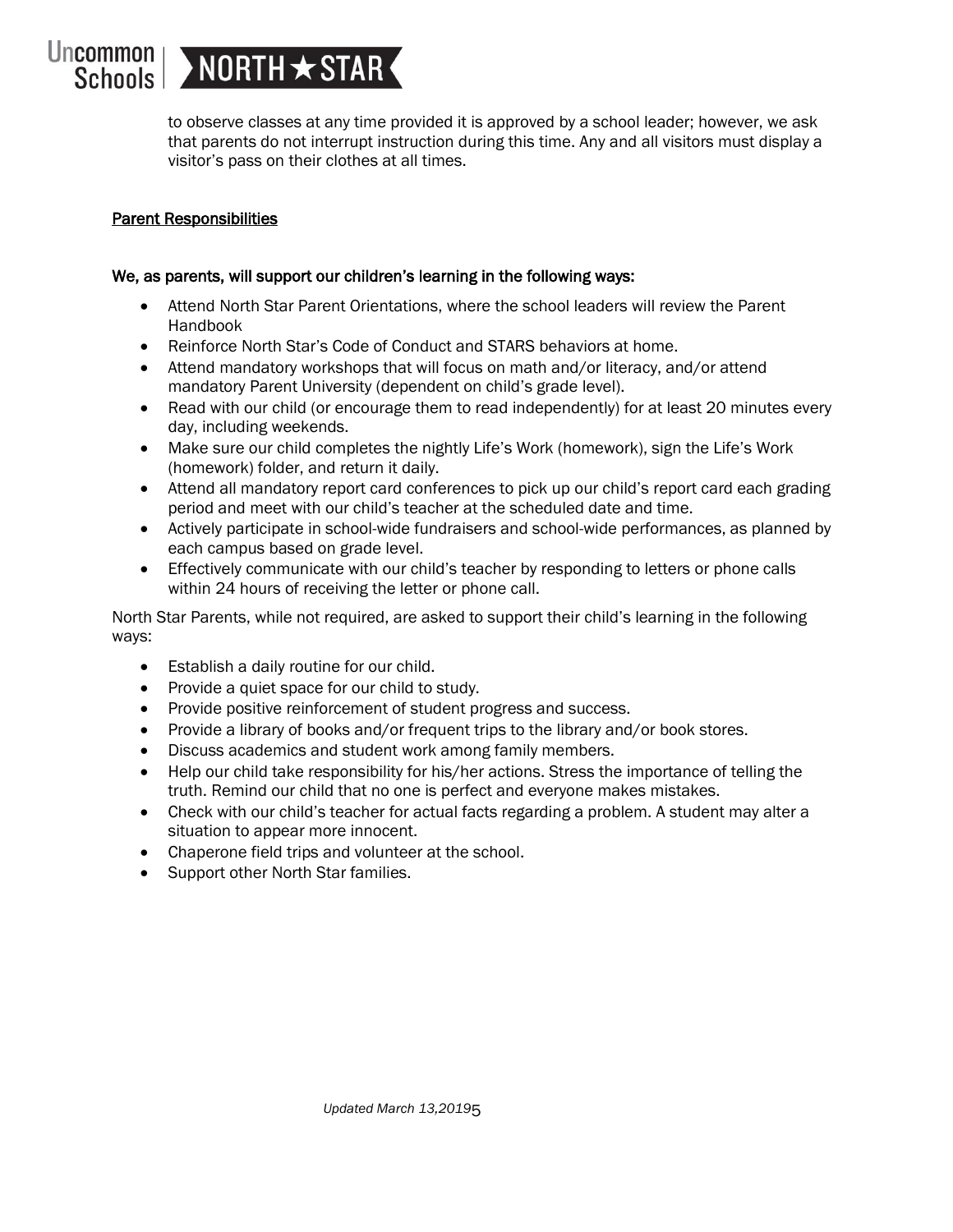

### Student Responsibilities

We, as students, will share the responsibility to improve our academic achievement and achieve the State's high standards. Specifically, we will:

- Live by the values of North Star Academy: Caring, Respect, Responsibility, Courage, and Justice.
- Be on time to school and each of our classes and activities every day
- Work hard in our studies
- Be prepared for class
- Be on task in class
- Participate in all activities
- Be responsible for completing assignments on time, accurately, and neatly.
- Promptly inform parents/guardians of the homework assignment by showing them the daily homework log or assignment pad.
- Complete missed assignments due to absences.
- Read every day.
- Wear school uniforms at all times.

| School | Parent(s) | Student |
|--------|-----------|---------|
|        |           |         |
|        |           |         |
| Date   | Date      | Date    |
|        |           |         |

### (*PLEASE NOTE THAT SIGNATURES ARE NOT REQUIRED)*